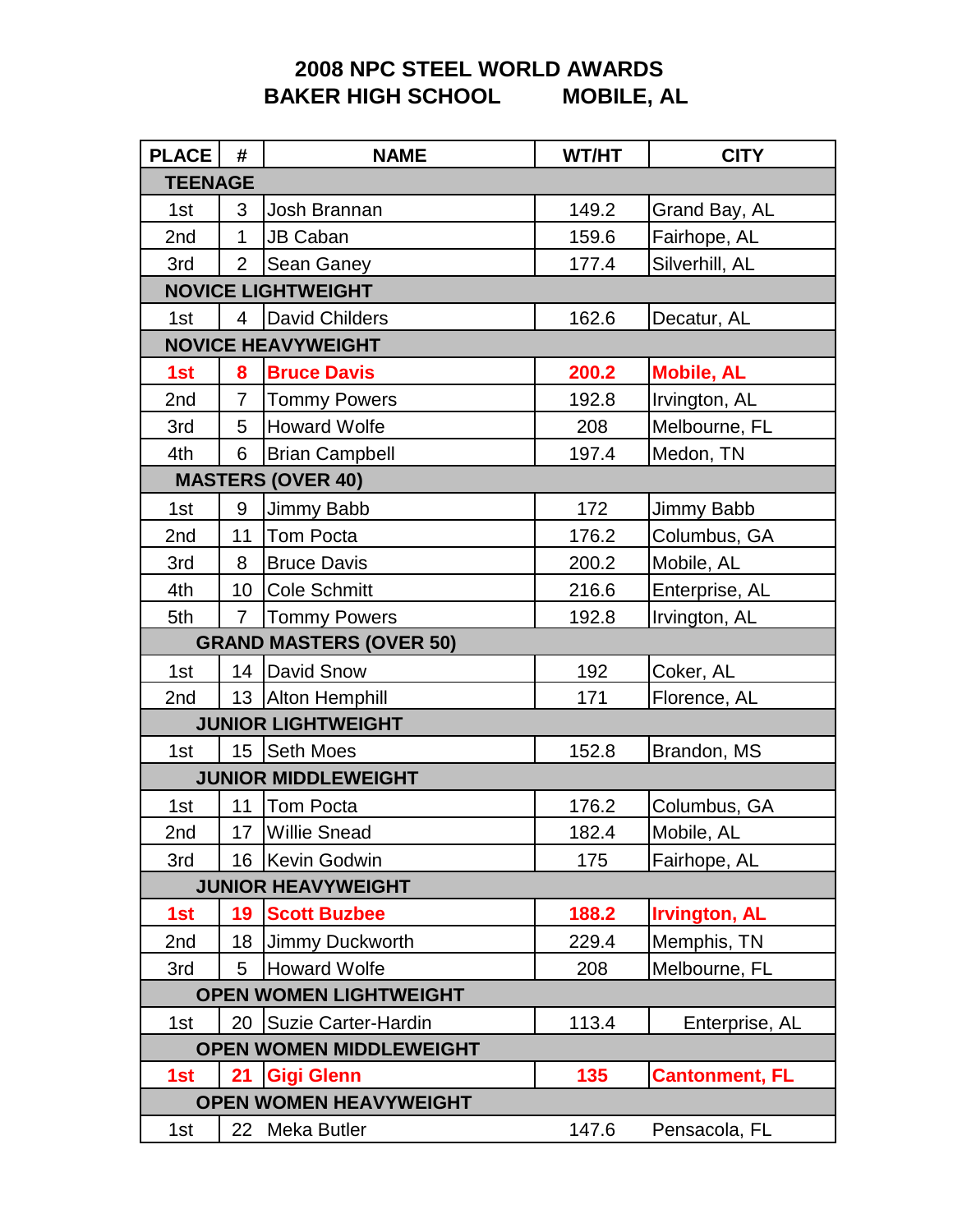## **2008 NPC STEEL WORLD AWARDS BAKER HIGH SCHOOL**

|                    |        | <b>OPEN MEN LIGHTWEIGHT</b>     |           |                        |
|--------------------|--------|---------------------------------|-----------|------------------------|
| 1st                |        | 42   Denaris Pitman             | 151.6     | Pensacola, FL          |
| 2nd                |        | 12 Arkar Mon                    | 144.2     | Semme, AL              |
|                    |        | <b>OPEN MEN MIDDLEWEIGHT</b>    |           |                        |
| 1st                | 24     | Joshua Brown                    | 167.4     | Jackson, MS            |
| 2nd                | 9      | Jimmy Babb                      | 172       | Jimmy Babb             |
| 3rd                | 23     | Jason LaMay                     | 172       | Mobile, AL             |
|                    |        | OPEN MEN LIGHT HEAVYWEIGHT      |           |                        |
| 1st                |        | 14   David Snow                 | 192       | Coker, AL              |
|                    |        | <b>OPEN HEAVYWEIGHT</b>         |           |                        |
| 1st                |        | 25 Michael Bailey               | 200.8     | <b>Phenix City, AL</b> |
| 2nd                |        | 26   Will Harter                | 209.6     | Pensacola, FL          |
| 3rd                | $10-1$ | <b>Cole Schmitt</b>             | 216.6     | Enterprise, AL         |
|                    |        | <b>OPEN SUPER HEAVYWEIGHT</b>   |           |                        |
| 1st                | 27     | <b>Chuck Laird</b>              | 231.4     | Purvis, MS             |
| <b>TEEN FIGURE</b> |        |                                 |           |                        |
| 1st                |        | 28 Hallie Cook                  | 5'3"      | Madison, MS            |
|                    |        | <b>NOVICE FIGURE</b>            |           |                        |
| 1st                | 32     | Jenna Smart                     | $5'3"$    | Fairhope, AL           |
| 2nd                | 28     | Hallie Cook                     | $5'3"$    | Madison, MS            |
| 3rd                | 31     | Jennifer Chaltain               | 5' 41/2"  | Mobile, AL             |
| 4th                | 29     | Lori Sheppard                   | 5' 31/2"  | Moss Point, AL         |
| 5th                | 33     | <b>Ashley Pitts</b>             | $5'$ $5"$ | Dauphin Island, AL     |
|                    |        | <b>MASTERS FIGURE (OVER 30)</b> |           |                        |
| 1st                | 38     | Angie Eagle                     | $5'$ $2"$ | Horton, AL             |
| 2nd                | 37     | Amy Brown                       | $5'$ $5"$ | Gadsden, AL            |
| 3rd                | 32     | Jenna Smart                     | 5'3''     | Fairhope, AL           |
| 4th                | 35     | Dana Ussery                     | 5' 51/2"  | Mobile, AL             |
| 5th                | 36     | Nicole Randolph                 | $5'$ $2"$ | Pensacola, FL          |
|                    |        | <b>MASTERS FIGURE (OVER 40)</b> |           |                        |
| 1st                | 39     | Carol Ann Myers                 | 5' 51/2"  | DeFuniak Springs, FL   |
| 2nd                | 29     | Lori Sheppard                   | 5' 31/2"  | Moss Point, AL         |
| 3rd                | 33     | <b>Ashley Pitts</b>             | $5'$ $5"$ | Dauphin Island, AL     |
|                    |        | <b>FIGURE SHORT</b>             |           |                        |
| 1st                | 38     | Angie Eagle                     | $5'$ $2"$ | Horton, AL             |
| 2nd                | 40     | Dawn Smith                      | $5'$ $2"$ | Birmingham, AL         |
| 3rd                | 36     | Nicole Randolph                 | $5'$ $2"$ | Pensacola, FL          |